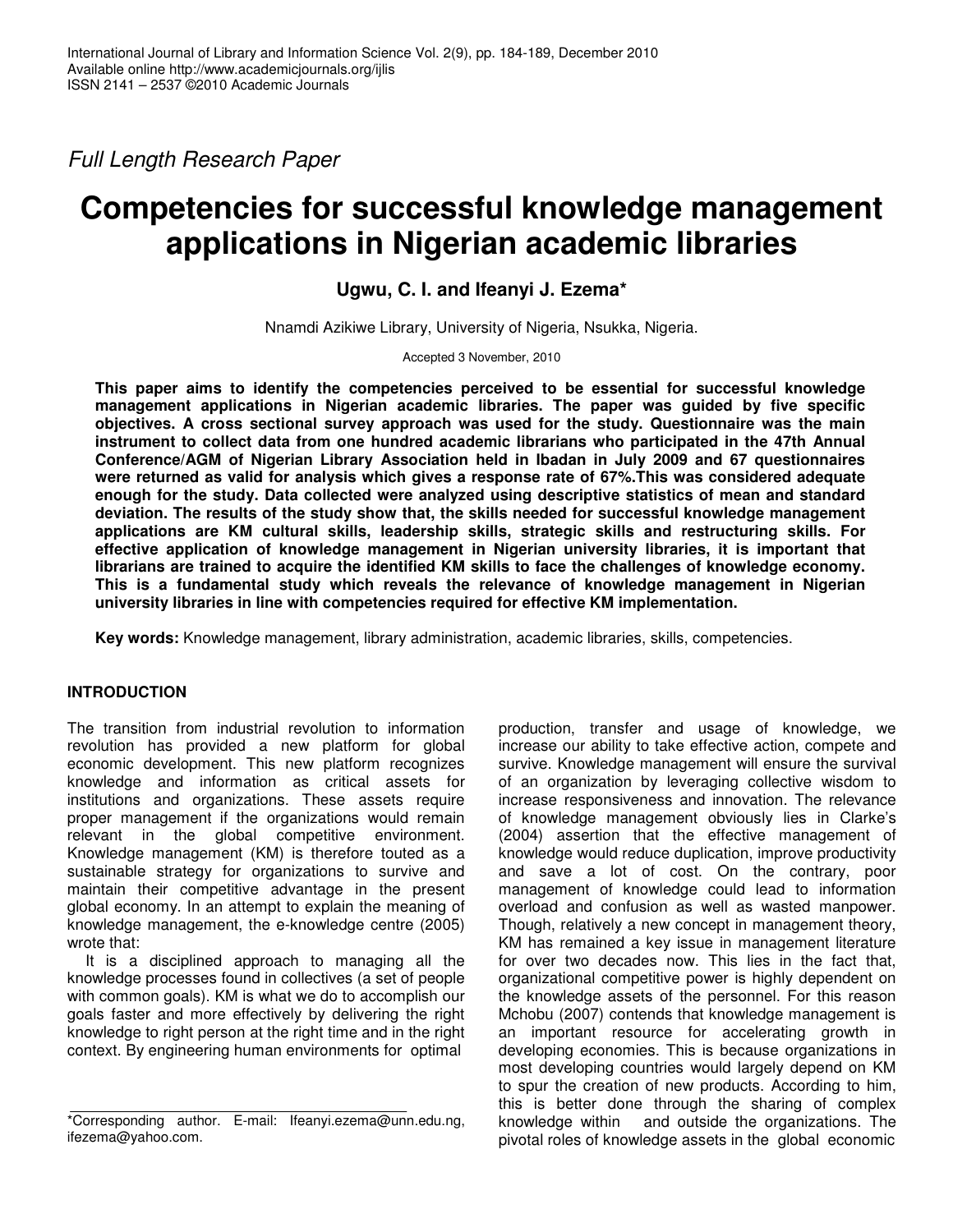development is strengthened by the comment of Joseph (1999), the former World Bank Chief Economist who recommends that, the shift towards knowledge-based economy requires a shift in the structures, away from top down hierarchical system such as networks, semi autonomous teams and other forms of matrix organizations. This implies that employers should be encouraged to develop their own capabilities, so that new knowledge would be identified and probably shared. This will in turn empower changes and learning activities.

#### **Literature review**

Knowledge management has for a long time been confined to major companies in the world. However, the present information environment where information and knowledge increasingly determine the fate of organizations' success, libraries as key players in the information industry are becoming more interested in knowledge management than ever before. This interest resulted in the approval of the Knowledge Management Section as IFLA section in December 2003 (IFLA, 2009). The KM section is a unit in IFLA Division IV (Bibliographic Control). With this approval, the Library and Information Science professionals have continued to express the need for a deeper understanding of KM's many dimensions and its relevance to the profession. In line with this, Shanhong (2000) maintains that KM in libraries should be interested in effective research and development of knowledge, creation of knowledge bases, exchange and sharing of knowledge among library staff and even the library clienteles. In a knowledge based economy like ours, the efficient management of knowledge is very important in achieving the organizational aims and objectives. This is because in the present global economy, the resources are mainly confined in the human capital where potential talents are resident. Thus, Shanhong (2000) and Dimitriades (2005) contends that, what places a particular organization above the other is the quality of the knowledge base (staff). This perhaps is why many organizations including libraries are focusing essentially on vocational training and lifelong education, as a mechanism of adding value to the quality of their knowledge assets represented in the staff. Though there is this fear that libraries and information sciences do not find it easy to accommodate KM because knowledge unlike information is difficult to control and manage (Vaegen, 2004), libraries are fast recognizing that to remain competitive in the present environment, KM is very vital aspect of library administration. Library as an organization therefore has resources consisting of the following: assets, capabilities, organizational process, attributes, information, knowledge, among others (Luthra, 2008), which are exploited to develop and implement its strategy (Barney, 1991). Any resource that will lead an organization to a

competitive environment must have the following four attributes, namely, it must be valuable, rare, imperfectly imitable and not to be substitutable (Barney, 1991; Maier and Remus, 2001). Competency is an essential factor in the discussion of resource base of an organization. Competency is the ability to sustain the coordinated deployment of assets in a way that helps an organization achieve its goals. It is a complex bundle of skills that are difficult to imitate (Hamel and Prahalad, 1992). For an organization to reposition itself in the environment of competition, it requires competency building. The concept of building here is defined as any process by which a firm qualitatively changes its existing stock of assets or capabilities or creates new abilities, in areas that will help the organization achieve its aims. Competency building also involves the creation of new strategic options (Sanchez et al., 1996).

These competencies that emanate from the deliberate use and management of the organization's knowledge resources with the aim of gaining competitive advantage is referred to as KM competencies (Zheng, 2005, Luthra, 2008). These KM competencies are focused on the four domains of organizational resource base of culture, strategy, leadership and structure. Research has shown that, these are the critical KM competencies organizations must focus to be competitively ready. For instance, Akhaven et al. (2006) conducted a study of six successful companies in KM progammes and found out that issues pertaining to the strategy, leadership and culture were critical success factors of KM programme of the organizations. Similarly, Gold et al. (2001) and McDemott and O'Dell (2001) in separate studies, have identified technology, structure and culture, as infrastructural capabilities necessary for an organization to manage its knowledge assets. In the same way, Lam and Chua (2005) in their literature review of KM success factors, again underscored the issue that include having a clear KM strategy, that is in line with the goals, learning culture, leadership, as well as having a flexible organizational structure. Competency is therefore a very critical factor in knowledge management assessment of organizations. These competency requirements are usually identified using checklist. Some rules guiding competency checklist construction exist. Achebe (1998) citing Brown (1994) identified the following basic rules as guide to competency checklist construction.

Assessment of standards: This means that evidence must be collected to demonstrate that an individual has performed the element and its associated performance criteria across the full specified range of activity before that element can be enlisted. In addition, the enlistment of the activity of each element must be complete before the unit of competence can similarly be enlisted and the design issue completed for that unit.

Relationship between evidence and specified standards: This means that evidence should relate clearly and directly to specified standards. Studies in this area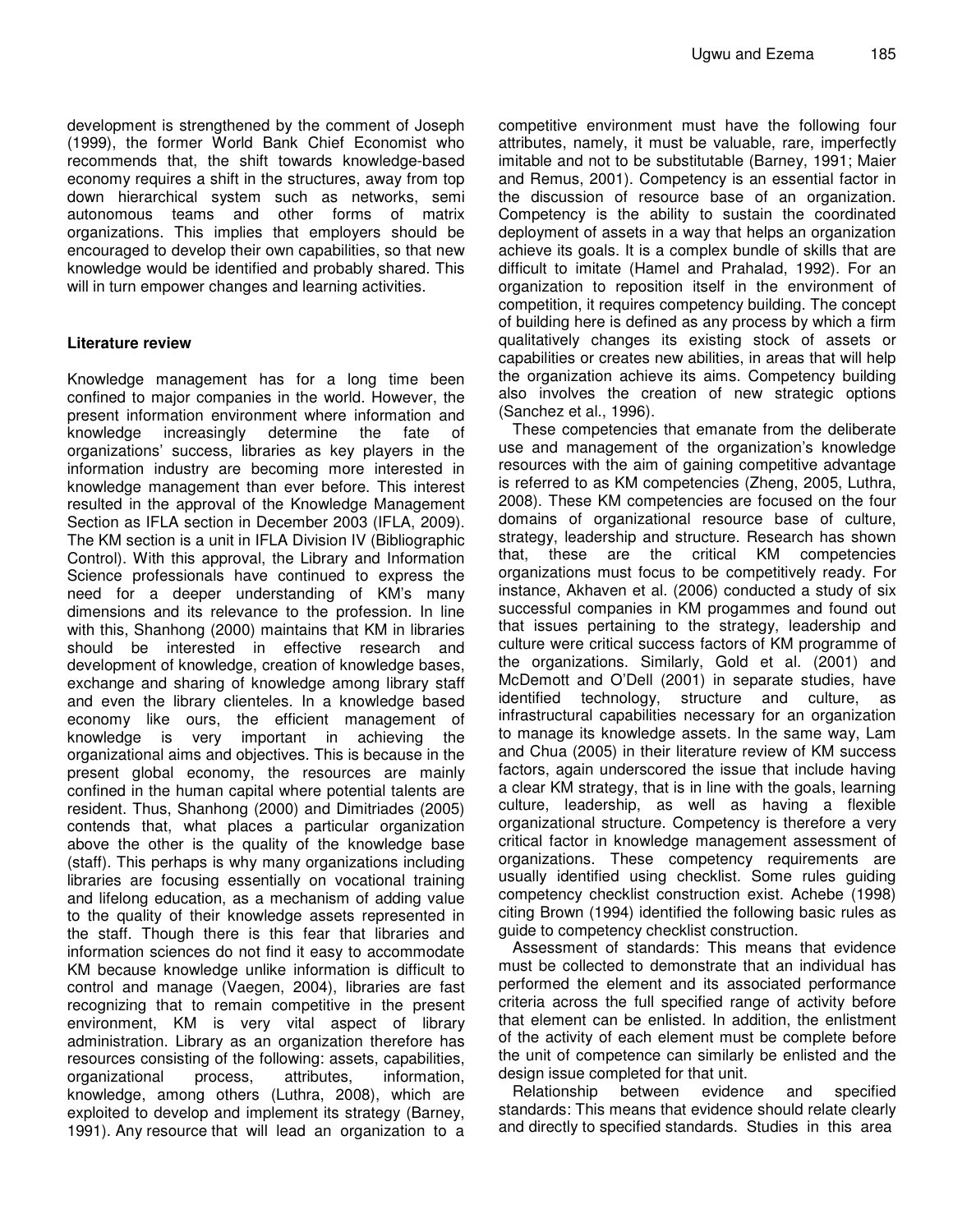| S/n | <b>KM strategy skills</b>                                                     | Mean | <b>Standard deviation</b> |
|-----|-------------------------------------------------------------------------------|------|---------------------------|
|     | Skills for KM policy development in organization                              | 3.28 | 0.54                      |
| 2   | Skills for linking knowledge management with strategic results                | 3.11 | 0.57                      |
| 3   | Skills for quantitative metric application in measuring knowledge management. | 2.98 | 0.87                      |
| 4   | Skills for mapping the process after flow of knowledge management activities  | 2.88 | 0.98                      |
| 5.  | Skills for creating values for organization's knowledge-based assets          | 3.63 | 0.43                      |
|     | Knowledge management strategic skills                                         | 3.18 | 0.68                      |

**Table 1.** Descriptive statistics on the skills required for knowledge management.

also revealed other guides and facts to competency as follows:

1. There should be sufficient evidence to cover the full range of context specified within the standards.

2. There should be comparison or contrast between practitioners since evidence relates directly to individual assessment.

3. Evidence should be generated in realistic conditions using valid assessment methods (Simpson, 1990; Slater, 1990).

4. The designer of competency instrument is at liberty to choose between useful guides and also to apply the knowledge of all or any that is worthwhile.

However, literature review showed that no standards exist for the assessment or identification of KM competencies of staff in organizations. To construct the KM competency checklist appropriate for this study, the researchers relied on existing literature on this area. This helped to identify tasks to be carried out and the process required to carry out the tasks in other to identify relevant skills. The tasks are first of all arranged into appropriate themes or actions or related units of performance. These themes as identified from the literature include culture, strategy, leadership and structure. To identify relevant skills within each theme, a number of tasks or actions are outlined as appropriate.

Generally, the literature on knowledge management has identified two schools of thoughts. The first holds the view that KM is all about management of information. The researchers holding this view believe that KM is about information technology. The second school of thought holds that knowledge management is about management of people. The scholars and researchers in this area believe that KM is concerned with developing knowledge processes. They also believe that, it is concerned with the development and improvement of employee competencies for better performance. While the present study is concerned with the improvement of employee competencies, the literature reveals dearth of empirical research in this area. The only empirical work in this area especially in Nigeria was carried out by Ezeani et al. (2008). The authors tried to identify the level of KM applications to global information services in academic libraries in South Eastern Nigeria. This empirical work revealed that librarians studied, lacked the skills required for knowledge management in university libraries. This resulted in low level of KM applications in the academic libraries studied. The present study is therefore intended to provide an inventory of competencies or skills required by librarians for successful knowledge management applications in university libraries in Nigeria.

#### **METHODOLOGY**

The survey approach was used to carry out this study. The population of the study consisted of the participants at the 47th Annual Conference/ AGM of the Nigerian Library Association (NLA) held in Ibadan in July 2009. The participants were drawn from the Academic Library Section of the NLA. From the attendance registrar opened for the Academic Library Section, it was found that a total of one hundred librarians participated in the conference. These 100 participants constitute the population of this study. Since this number is less than 200, the entire population was then used for the study as suggested by Yamane (1967). The main instrument for data collection for the study was questionnaire. Out of the 100 copies of the questionnaires distributed, 67 copies were returned. This gives a response rate of 67%. This was considered adequate enough for this study. This is supported by published tables which provide the sample size for a given set of criteria. For instance, using one of the tables published by Yamane, (1967), if the level of precision is ±10%, the sample size of a population size of 100 is 51, and this is below the researchers' acceptable value of 67 for this study.

The responses to the items in the questionnaire were based on a 4-point scale of  $1 -$  highly not essential,  $2 -$  not essential,  $3$ essential, and 4 – highly essential. In order to effectively analyze responses, nominal values were assigned to the response categories in the scale and computation carried out, while decisions on the cut-off points were made based on Gregory and Ward (1978) formula for determining the lower and upper limits in means thus:

 $0.50$  to  $1.49$  = highly not essential 1.50 to  $2.49$  = not essential  $2.50$  to  $3.49$  = essential  $3.50$  to  $4.49$  = highly essential.

### **RESULTS**

Table 1 shows the skills for developing KM strategy in academic libraries in Nigeria. The findings reveal that KM strategies are essential in these libraries. The skill rated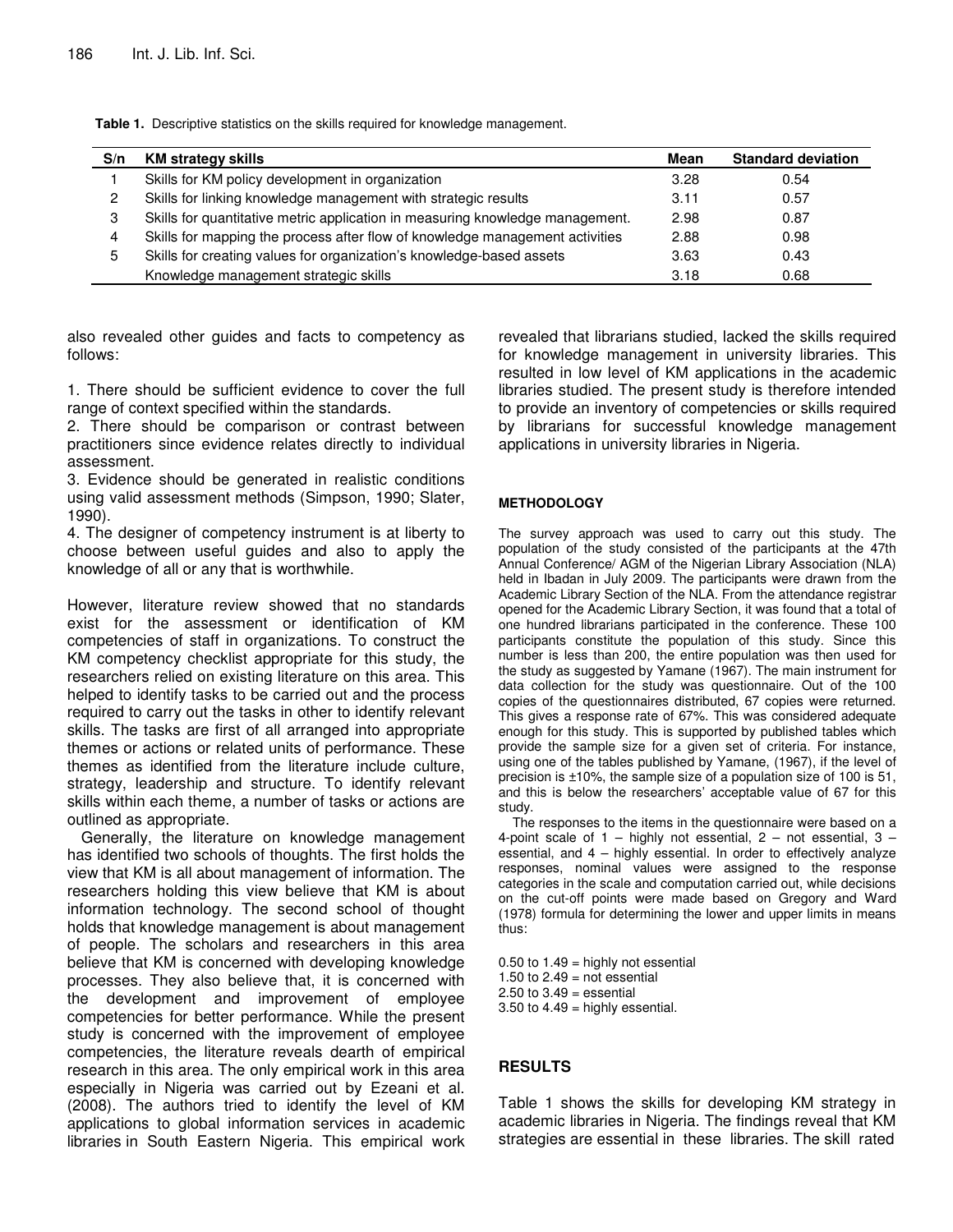| S/n | <b>KM cultural skills</b>                        | Mean | <b>Standard deviation</b> |
|-----|--------------------------------------------------|------|---------------------------|
|     | Skills for fostering good learning environment   | 3.23 | 0.52                      |
| 2   | Skills for creating openness and trust           | 3.21 | 0.53                      |
| 3   | Team working skills                              | 3.35 | 0.48                      |
| 4   | Relationship skills                              | 3.39 | 0.45                      |
| 5   | Skills for creating staff supportive environment | 3.28 | 0.57                      |
| 6   | Listening/ dialoguing skills                     | 3.28 | 0.57                      |
|     | Skills for fostering creativity and new ideas    | 3.58 | 0.50                      |
|     | <b>KM</b> cultural skills                        | 3.33 | 0.46                      |

**Table 2.** Descriptive statistics on the skills required for creating a knowledge management culture.

**Table 3.** Descriptive statistics on skills required for designing or restructuring academic libraries for KM success.

| S/n | <b>KM structural skills</b>                                           | Mean | <b>Standard deviation</b> |
|-----|-----------------------------------------------------------------------|------|---------------------------|
|     | Individual decision making skills                                     | 3.00 | 0.67                      |
| 2   | Skills required to develop system of communication                    | 3.16 | 0.59                      |
| 3   | Skills required to develop KM vision and goals                        | 3.26 | 0.57                      |
| 4   | Skills required to develop performance appraisal system               | 3.14 | 0.60                      |
| 5   | Skills required to develop performance-based reward system            | 3.05 | 0.64                      |
| 6   | Skills required to develop social networks or communities of practice | 3.00 | 0.65                      |
|     | Skills required to develop and apply promotion system to achievement  | 3.05 | 0.64                      |
|     | KM structural skills                                                  | 3.09 | 0.66                      |

**Table 4.** Descriptive statistics on the skills required for providing leadership to knowledge management in academic libraries in Nigeria.

| S/n | <b>Leadership skills</b>             | Mean | <b>Standard deviation</b> |
|-----|--------------------------------------|------|---------------------------|
|     | Participative decision making skills | 3.37 | 0.60                      |
| 2   | Trustworthy skills                   | 3.47 | 0.57                      |
| 3   | Collaborative skills                 | 3.23 | 0.64                      |
| 4   | Change management skills             | 3.07 | 0.66                      |
| 5   | Innovative skills                    | 3.30 | 0.63                      |
| 6   | Communication skills                 | 3.36 | 0.61                      |
|     | Leadership skills                    | 3.30 | 0.63                      |

as highly essential, is the skill for creating value out of the knowledge-based assets in academic libraries in Nigeria (3.63). Skills in the area of KM policy development (3.28), linking KM with results (3.11), mapping knowledge processes (2.98) are all essential in knowledge management implementation in academic libraries in Nigeria.

Table 2 shows the skills required for creating KM culture in academic libraries in Nigeria. The results show the KM cultural skills are essential in these libraries. The skill that was rated highly essential is the creative and innovative skills (3.56). Other essential skills as shown in Table 2, include those required in the following areas; creating good learning environment (3.23), creating openness and trust (3.21), team working (3.35), building

relationships (3.39) and listening/dialoguing (3.28). Table 3 shows the skills required for restructuring academic libraries in Nigeria for successful implementation of knowledge management. The result shows that restructuring skills are essential in these libraries. These skills are required in the areas of decision making (3.0), communication (3.16), developing KM vision (3.26), developing social networks (3.00) and developing reward systems or compensation schemes (3.14).

Table 4 shows the skills required to provide effective leadership for knowledge management implementation in academic libraries in Nigeria. The results show that leadership skills are essential requirements in these libraries. These skills are required in the following areas; participative decision making (3.37), building trust among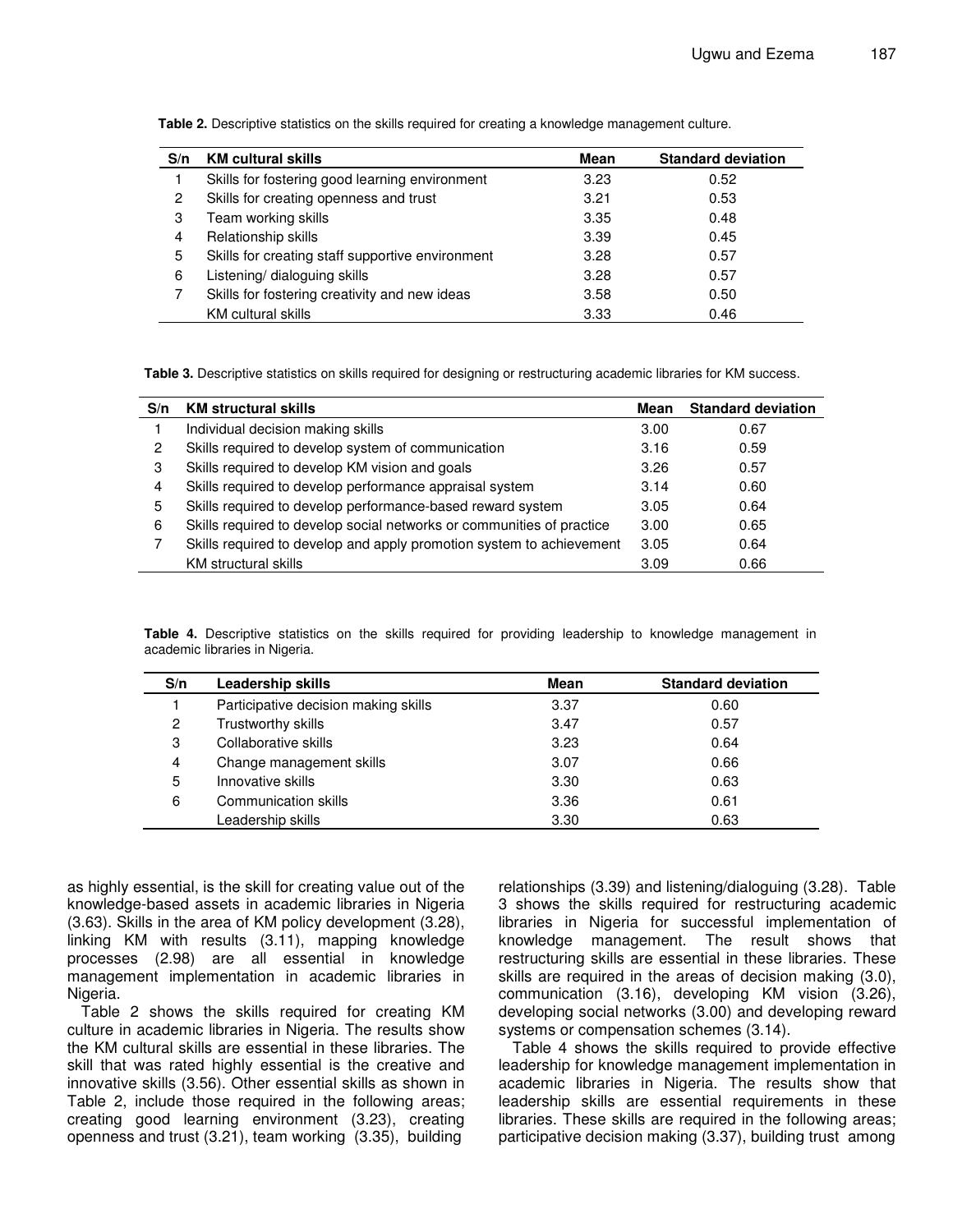| S/n | <b>Skill areas</b>                         | Mean | <b>Standard deviation</b> | Rank            |
|-----|--------------------------------------------|------|---------------------------|-----------------|
|     | KM strategy                                | 3.18 | 0.66                      | 3rd             |
|     | KM culture                                 | 3.33 | 0.46                      | 1st             |
| 3   | Restructuring of academic libraries for KM | 3.09 | 0.66                      | 4th             |
|     | KM leadership                              | 3.30 | 0.63                      | 2 <sub>nd</sub> |

**Table 5.** Summary of descriptive statistics on the areas of skill development for knowledge management success in academic libraries in Nigeria.

staff (3.47), collaboration (3.23), change management (3.07), innovation (3.30) and communication (3.36).

Table 5 shows the areas of skills development of staff for knowledge management success in academic libraries in Nigeria. Even though the four skill areas are essential, the respondents were of the opinion that skills development of staff would first and foremost start from the area of creating knowledge management culture in academic libraries in Nigeria (3.33). This will be followed by training some staff to be KM leaders (3.30). The next area of skills development is KM strategy (3.18) while the last skills development area is restructuring of academic libraries for KM success.

## **DISCUSSION OF FINDINGS**

The finding of the study is very revealing as it concerns knowledge management in academic libraries. The result shows that librarians require skills for knowledge management strategy. This is essential in creation of values for the organization's knowledge based assets and development of policies in organization. Findings also indicated that librarians require quantitative metric skills for the application and measurement of knowledge management and skills for mapping out processes are equally essential in developing strategy for knowledge management. These findings corroborate the studies of Hamel and Prahalad (1992) which revealed the relevance of competency building in the strategic management of organizations. This is equally in line with the position of Sanchez et al. (1996) who remarked that, competency building demands the creation of new strategic options in organizations. The implication is that for an organization to fully develop its KM strategy, it should embark on capacity building of the staff who are the knowledge base of the organization.

For the skills required by librarians in the development of knowledge management culture, findings show that, skills for fostering learning environment and skills for creating openness and trust are all essential. The development of KM culture also requires skills that would provide the librarians, the ability to imbibe the culture of team work, good interpersonal relationship with colleagues and the skills for creating staff supportive environment. It is also important to observe that the librarians require listening/dialoguing skills, in addition to

skills for fostering creativity and new ideas. This is not surprising since KM is always receptive to changes emanating from information and communication technology which currently drive knowledge. These knowledge management cultural skills are also in line with the position of Stiglitz (1999), in his recommendation that the shift towards knowledge-based economy requires a shift in the structures away from top down hierarchical system such as networks, semi autonomous teams and other forms of matrix organizations. The belief is that with an ideal work environment where staff interact freely, team spirit is encouraged the new knowledge would be created through cross pollination of ideas.

On the development of KM structure, the findings show that there are some skills that are essential to librarians. One of these skills is individual decision making skills. It is also essential that librarians should posses skills required for the system of communication, KM visions and goals, performance appraisal system and performance based reward system. Other essential KM structural skills required by librarians are skills to develop social networks or community of practice and skills for the development and application of promotion system to achievement. These skills, if well developed would enhance the success of KM in organizations because the reward system would encourage staff to begin to share knowledge, which is one of tenets of knowledge management.

The findings also reveal that, all the KM leadership skills identified are found to be essential. The most essential KM leadership requirement is trustworthy skills.

Other essential leadership skills for knowledge management are participative decision making skills, collaborative skills, change management skills, innovative skills and communication skills. This is not surprising because the literature reveals that, the success of knowledge management in an organization depends on the extent of top management support or the organization's leadership qualities.

Finally, the summary of findings reveals that of the four KM competencies investigated, KM culture is the area where respondents believe that librarians would need more skills. It ranked first among the four areas. This is followed by KM leadership skills which has a mean score of 3.30. The next two are KM strategy and the restructuring of academic libraries for knowledge management. The ranking of these four competency